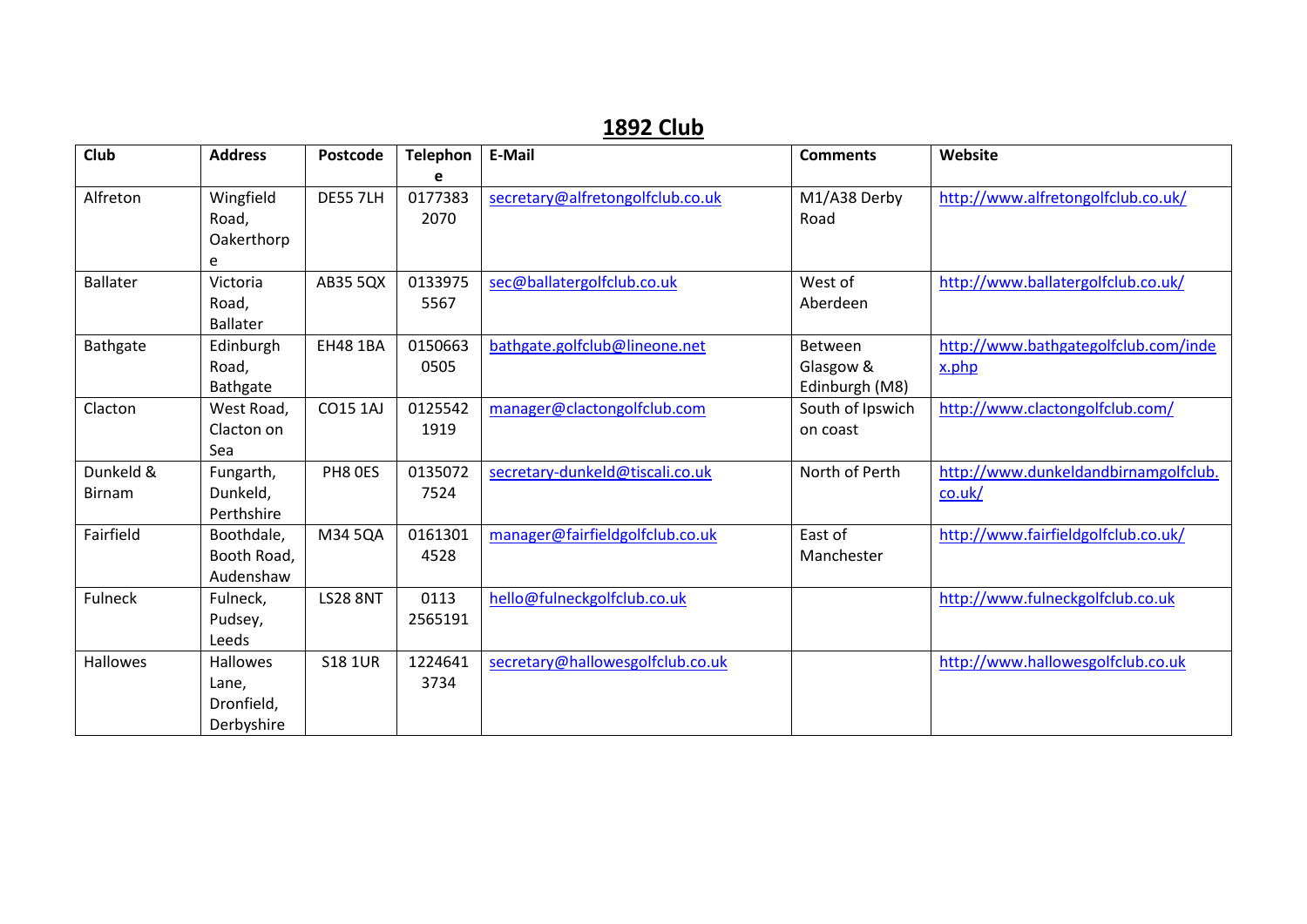| <b>Heaton Moor</b>  | Mauldeth<br>Road,<br>Heaton<br>Mersey,<br>Stockport           | SK4 3NX         | 0161432<br>2134          | heatonmoorgolfclub@yahoo.co.uk     | North of<br>Stockport                  | http://www.heatonmoorgolfclub.co.uk/          |
|---------------------|---------------------------------------------------------------|-----------------|--------------------------|------------------------------------|----------------------------------------|-----------------------------------------------|
| Hillingdon          | 18 Dorset<br>Way,<br>Uxbridge,<br>Middlesex                   | <b>UB10 0JR</b> | 0189523<br>9810          | hillingdongolf@btinternet.com      | East off M25 in<br>Surrey              | http://www.hillingdongolfclub.co.uk/          |
| Huntly              | Cooper<br>Park,<br>Huntley                                    | <b>AB54 4SH</b> | 0146679<br>2643          | huntlygc@btconnect.com             | On Aberdeen to<br>Elgin road           | http://www.huntlygolfclub.com/                |
| <b>Kings Norton</b> | <b>Brock Hill</b><br>Lane,<br>Weatheroak                      | <b>B487ED</b>   | 0156482<br>6789          | info@kingsnortongolfclub.co.uk     | South of<br>Birmingham near<br>M42/M40 | http://www.kingsnortongolfclub.co.uk/         |
| Leek                | Big Burchall,<br>leek                                         | <b>ST13 5RE</b> | 0153838<br>4779          | enquiries@leekgolfclub.co.uk       | North east of<br>Stoke                 | http://www.leekgolfclub.co.uk/                |
| Marple              | Barnsfold<br>Road,<br>Marple,<br>Stockport                    | SK67EL          | 0161427<br>2311/952<br>5 | secretary@marple-golf-club.co.uk   | South east of<br>Stockport             | http://www.marplegolfclub.co.uk/              |
| Mid Herts           | Lower<br>Gustard<br>Wood,<br>Wheathamp<br>stead, St<br>Albans | AL4 8RS         | 0158283<br>2242          | secretary@mid-hertsgolfclub.co.uk  | South east of<br>Luton                 | http://www.mid-hertsgolfclub.co.uk/           |
| Newcastle<br>United | 60<br>Ponteland<br>Road                                       | NE5 3JW         | 0191286<br>9998          | info@newcastleunitedgolfclub.co.uk |                                        | http://www.newcastleunitedgolfclub.co.<br>uk/ |
| Peebles             | Kirkland<br>Street,<br>Peebles                                | <b>EH45 8EU</b> | 0172172<br>0197          | secretary@peeblesgolfclub.com      | Scottish borders                       | http://www.peeblesgolfclub.com/               |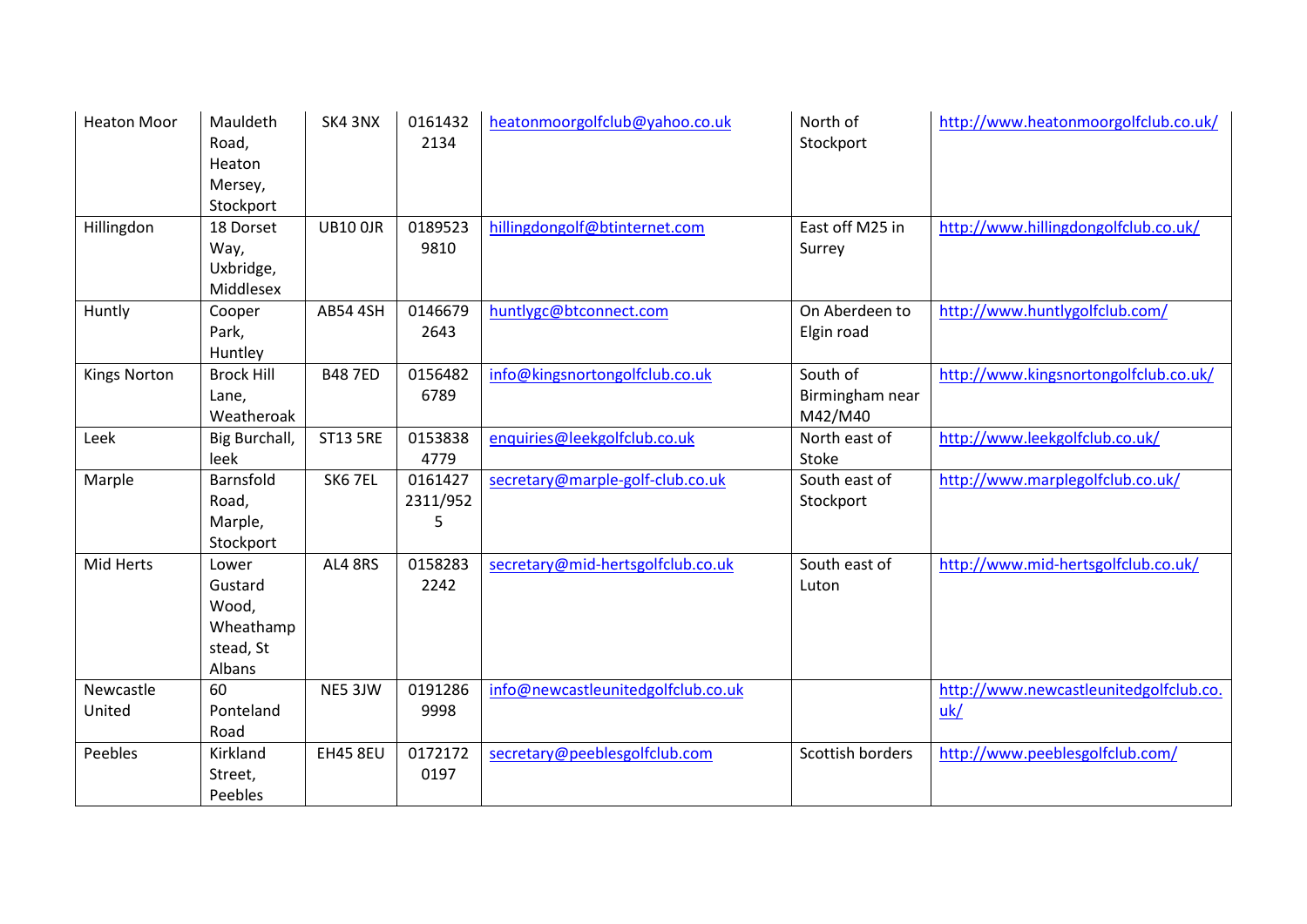| Petersfield                     | Tankerdale<br>Lane, Liss,<br>Hampshire                      | <b>GU33 7QY</b> | 0173089<br>5165  | manager@petersfieldgolfclub.co.uk                  | North of<br>Portsmouth         | http://www.petersfieldgolfclub.co.uk/            |
|---------------------------------|-------------------------------------------------------------|-----------------|------------------|----------------------------------------------------|--------------------------------|--------------------------------------------------|
| Preston                         | Fulwood<br>Hall Lane,<br>Preston                            | <b>PR2 8DD</b>  | 0177270<br>0011  | secretary@prestongolfclub.com                      | East J31A of M6                | http://www.prestongolfclub.com/                  |
| Richmond                        | Richmond<br>(Yorks) Golf<br>Club, Bend<br>Hagg,<br>Richmond | <b>DL10 5EX</b> | 0174882<br>3231  | secretary@richmondyorksgolfclub.co.uk              | Richmond                       | http://www.richmondyorksgolfclub.co.u<br>k/      |
| Royston                         | <b>Baldock</b><br>Road,<br>Royston,<br>Hertfordshir<br>e    | <b>SG8 5BG</b>  | 0176324<br>3476  | office@roystongolfclub.co.uk                       |                                | http://www.roystongolfclub.co.uk/                |
| Stourbridge                     | Worcester<br>Lane,<br>Pedmore,<br>Stourbridge               | DY8 2RB         | 0138439<br>5566  | secretary@stourbridgegolfclub.co.uk                | West of<br>Birmingham          | http://www.stourbridge-golf-club.co.uk/          |
| South<br>Staffordshire          | Danescourt<br>Road,<br>Tettenhall,<br>Wolverham<br>pton     | WV6 9BQ         | 01902<br>751065  | suelebeau@southstaffsgc.co.uk                      |                                |                                                  |
| Taunton &<br>Pickeridge         | Corfe,<br>Taunton,<br>Somerset                              | <b>TA3 7BY</b>  | 0182342<br>1537  | mail@tauntongolf.co.uk                             | South of Tauton<br>in Somerset | http://www.tauntongolf.co.uk/                    |
| <b>Thames Ditton</b><br>& Esher | Portsmouth<br>Road, Esher,<br>Surrey                        | <b>KT10 9AL</b> | 020 8398<br>1551 | clubsecretary@thamesdittonandeshergol<br>fclub.com | NW of Epsom<br>inside M25      | http://www.thamesdittonandeshergolfc<br>lub.com/ |